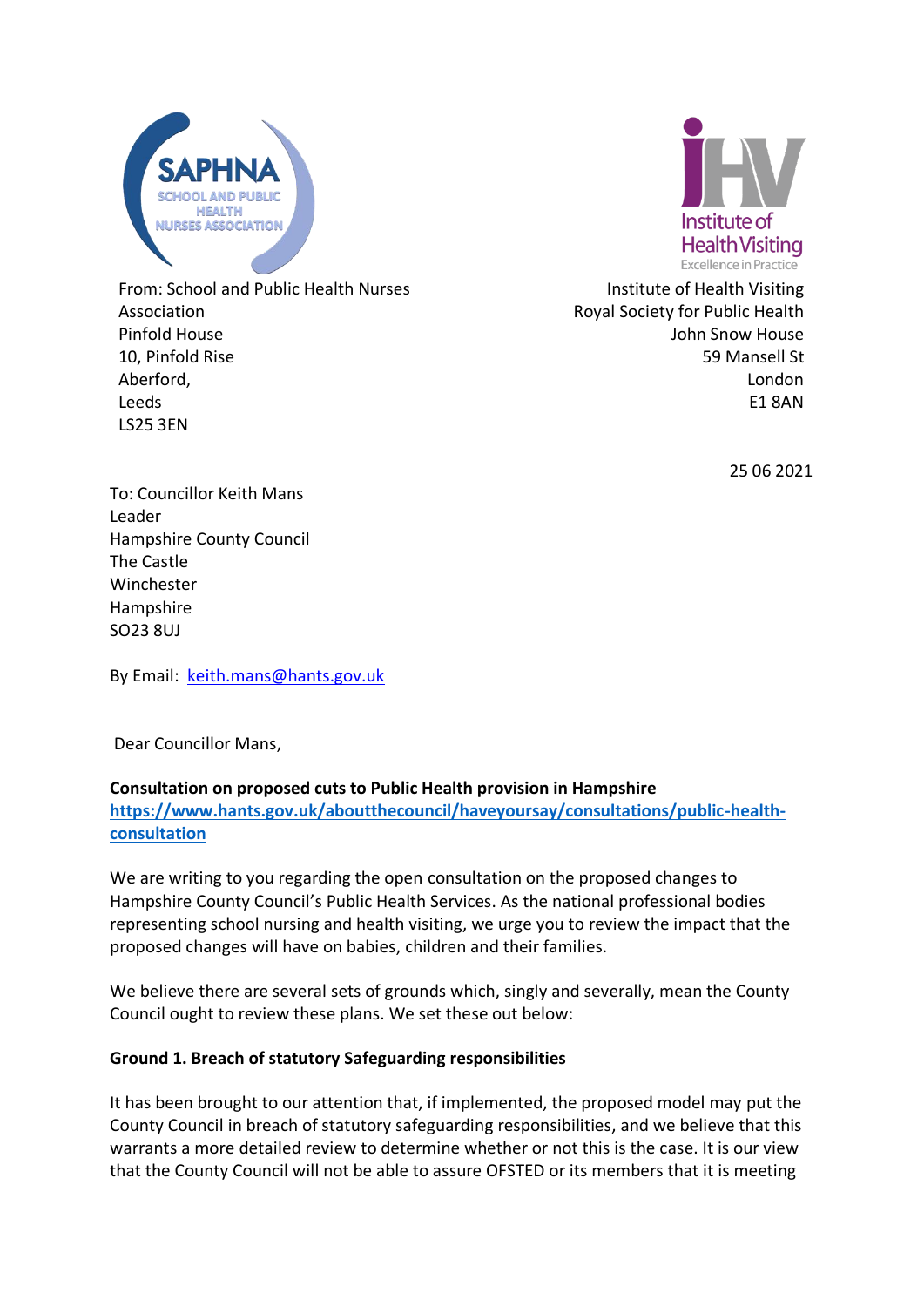its obligation to safeguard children and young people if the proposals in this consultation are enacted.

## **Ground 2**. **Undermining the delivery of the Healthy Child Programme so the authority cannot meet the Secretary of State's Mandation and will divert funds intended to deliver this to non public health purposes, in breach of the conditions of the public health grant**

The proposed changes will have a significant impact on the delivery of the Healthy Child Programme, which has been mandated by government, and which is intended by government to be funded through the use of the ring-fenced public health grant. The proposals will lead to a direct breach of the mandated aspects of the programme.

Within the proposed plans to reduce the 0-19 Public Health Nursing Service budget by £2.09 million per year are significant elements that will undermine delivery of the HCP:

- reducing the number of staff posts (e.g. health visitors, school nurses and community staff nurses) available to support families by approximately 47 (12.5% of the current workforce);
- only providing school nurse support to children and young people over the age of 11 years through the *'*digital offer', i. e NO face to face service.
- For children 0-5, all children will only receive one mandated face-to-face health review. All other reviews will be, *"risk assessed to decide whether they should be completed face-to-face, by video or by telephone".*

Not only are these plans contrary to the mandation and expectation of the Healthy Child Programme, but they strip out the mechanism to identify vulnerable children (in all 3 categories of vulnerability).

The service will be unable robustly to identify who is vulnerable because they are not seeing families Assessments will not be reliable as: vulnerability is not identified in a 'snapshot' assessment, no valid 'virtual' assessment tool exists (all current tools are designed to be used alongside health visitor/school nursing clinical judgement – they are not screening tools), needs change over time, some families will be excluded due to digital poverty and vulnerable babies have no voice to independently ask for help if parents/ carers do not recognise their needs. Moreover, without the universal safety net that health visiting and school nursing provides, vulnerable children will be missed, or identified too late. These cumulative impacts in our view would fundamentally and irreparably undermine the Authority's ability to claim it was delivering the Healthy Child Programme as mandated and as part of the conditions of the ring fenced grant.

Page 20 School nursing: Children aged 12 and over, states the school nursing service will no longer deliver:

- Safeguarding support including assessment of needs, the identification of unmet health needs, or independent advocacy
- Health representation at child protection conferences including contributing to decision making within child protection plans………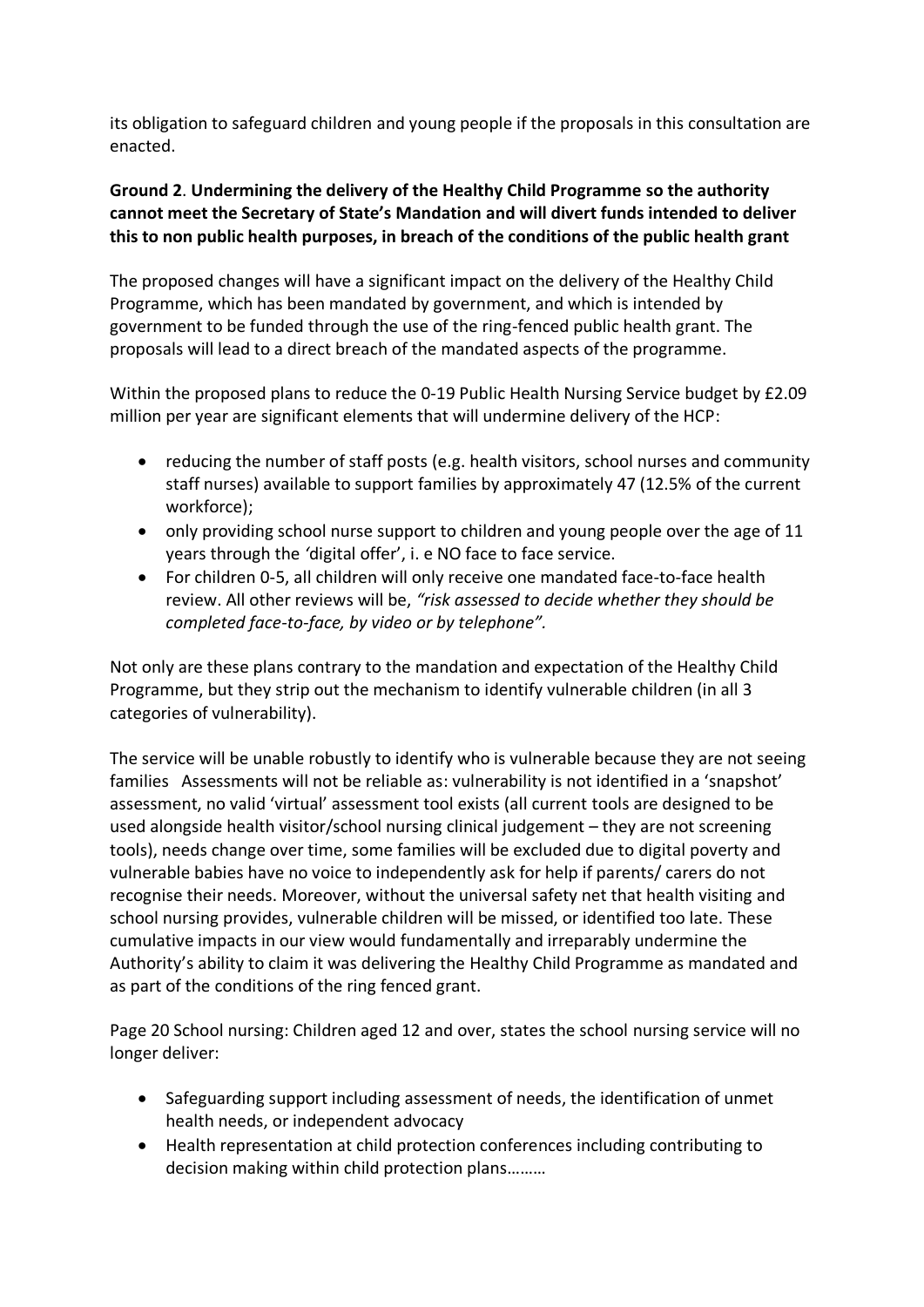Safeguarding of babies, children and families is always paramount. Your own Hampshire Child Safeguarding policy states this. These proposals will undermine that policy.

Post-covid, it is even more so with rising levels of children living with vulnerability and risk. England already has a significant problem, with 1/3 of all vulnerable children recognised as 'invisible' within the system and therefore not receiving the support that they need. This proposed model would place them at even greater risk.

In terms of inspectorate requirements, the CQC would be unable to apply their current inspectorate methodology as key lines of enquiry (KLOE's) will not be met. Assurances would be impossible to provide as many children would not have been physically seen, apart from the 1 face-to-face contact by the Heath Visitor and 2 mandated contacts by the School Nursing service in reception and year 6, (these are purely for the national childhood measurement programme purposes and not wider assessments).

To ensure that children are protected and are enabled to achieve their full potential it is essential that the Hampshire consultation takes account of these serious safeguarding considerations and potential breach of statutory duties.

## **Ground 3. Failure to consult meaningfully and lawfully**

Even in times of austerity, the duty of a local authority to consult fully and meaningfully is not removed or lightened. This was firmly established by the United Kingdom Supreme Court in the case of Moseley, R (on the application of) v London Borough of Haringey [2014] UKSC 56 (29 October 2014)<sup>1</sup>. Cutting a service which will have a detrimental effect on someone using it cannot lawfully be done without meaningful consultation as set out in this precedent.

In particular:

- 1. the case made clear that while there is no general common law duty to consult persons who may be affected by a measure before it is adopted an obligation to consult may arise because of the common law duty of fairness [1].
- 2. The precedent made clear that local authorities should
	- a. contact all those who will be or are likely to be affected we believe the Council has not done this.
		- i. In broad terms it is to let those who have a potential interest in the subject.
		- ii. In terms of who must be consulted the demands of fairness are higher when an authority contemplates depriving someone of an existing benefit or advantage than when the claimant is a bare applicant for a future benefit.
		- iii. if a person is likely to lose something or be worse off, then they should be specifically identified and consulted

<sup>1</sup> [2014] 1 WLR 3947, [2014] UKSC 56, [2014] LGR 823, [2015] 1 All ER 495, [2014] PTSR 1317, [2014] WLR 3947, [2014] WLR(D) 486 The full judgement can be accessed at Moseley, R (on the application of) v [London Borough of Haringey \[2014\] UKSC 56 \(29 October 2014\) \(bailii.org\)](http://www.bailii.org/uk/cases/UKSC/2014/56.html)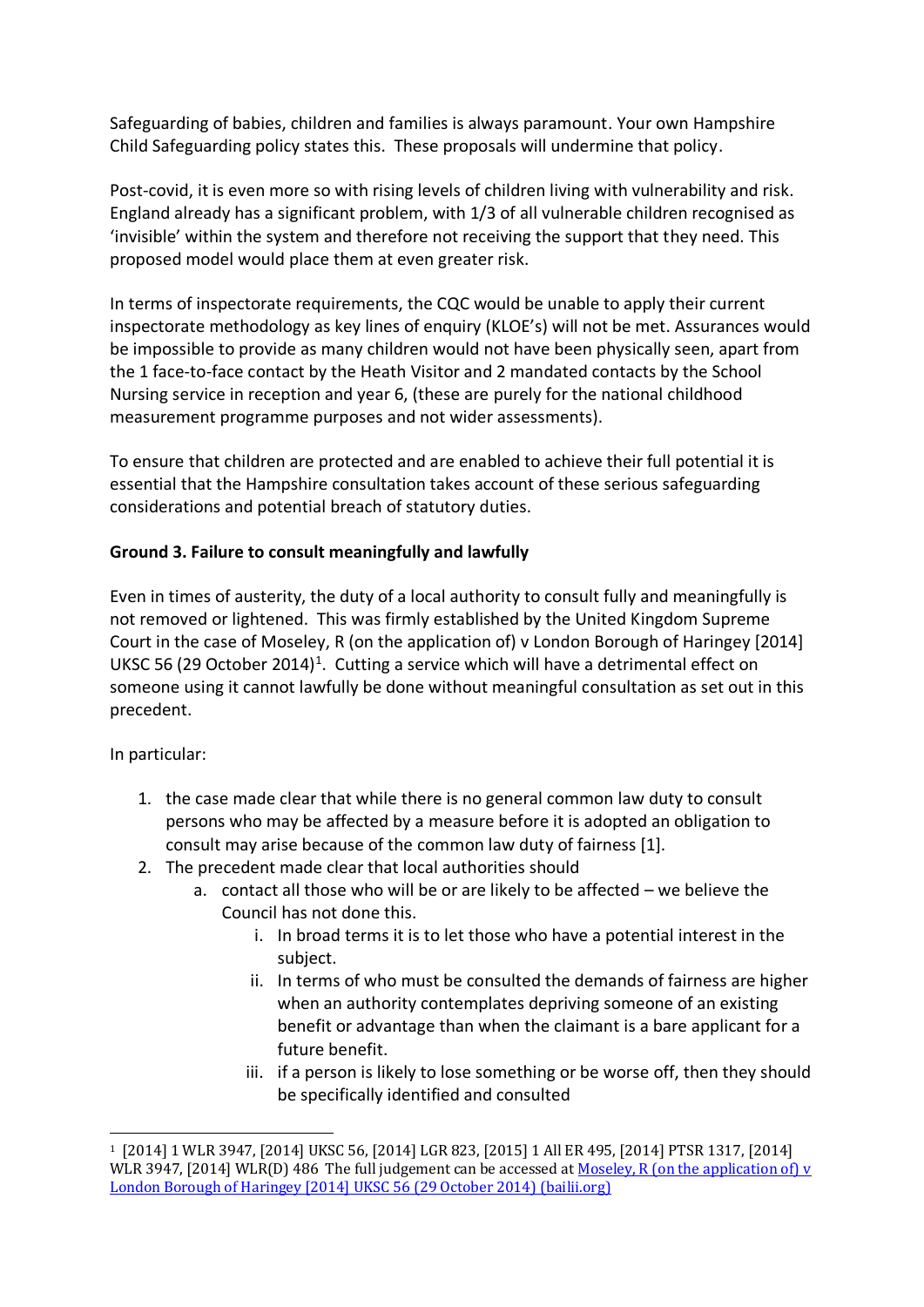- b. consult them before irreversible decisions are made with information about the proposals such as a draft scheme or policy, but also with an outline of the realistic alternatives, and an indication of the main reasons for the authority's adoption of its preferred option – we believe the document does not set this out in a way which is consistent with the legal duties of the council. Consultation must be at a time when proposals are still at a formative stage and give sufficient reasons for any proposal to permit a person to, in the court's words, "give an intelligent consideration and response".
	- i. These proposals cannot be said to be at a formative stage. They are fully formed as if ready for decision
	- ii. Meaningful public participation in the decision-making process, in a context with which the general public cannot be expected to be familiar, requires that the consultees should be provided not only with information about proposals such as a draft scheme or policy, but also with an outline of the realistic alternatives, and an indication of the main reasons for the authority's adoption of its preferred option
	- iii. There are no realistic alternatives mentioned. In particular there is no mention of the fact that the Council could decide not to make cuts from the ring-fenced public health grant, a grant intended to be spent on mandated public health functions. In not doing so the Council fails to set out realistic alternatives to these proposed cuts. We mention below why we believe this is a realistic alternative.
- c. give them adequate time to respond, for example six weeks to three months would be reasonable in most circumstances - given the vulnerability of many families and the stress of the pandemic, a two month consultation period coinciding with the end of the school year will place stresses on many parents and render them unable to meaningfully consult in this time.
- d. Following the response from the consultees, ensure active consideration is given to the response. We see no indication in this consultation that the council will give realistic active consideration to this and the document is set out to justify why the council should make these decisions. In other words, the document presents itself as if the decision has already been made.

On the basis of this analysis, we do not see how this consultation can justify itself as being fair, serious, meaningful or lawful within the terms of the precedents set in law.

Moreover, there must be a sound methodology for data collection, processing and analysis of responses. The consultation document makes no indication of how responses will be fairly, meaningfully and clearly presented and not cherry picked so as to support a particular preferred approach.

### **Ground 4. Breach of the conditions of the Public Health Ring-fenced Grant**

The conditions of the Public Health ring-fenced grant to local authorities<sup>2</sup> make clear that:

<sup>&</sup>lt;sup>2</sup> [Public health ring-fenced grant 2021 to 2022: local authority circular -](https://www.gov.uk/government/publications/public-health-grants-to-local-authorities-2021-to-2022/public-health-ring-fenced-grant-2021-to-2022-local-authority-circular#annexa) GOV.UK (www.gov.uk)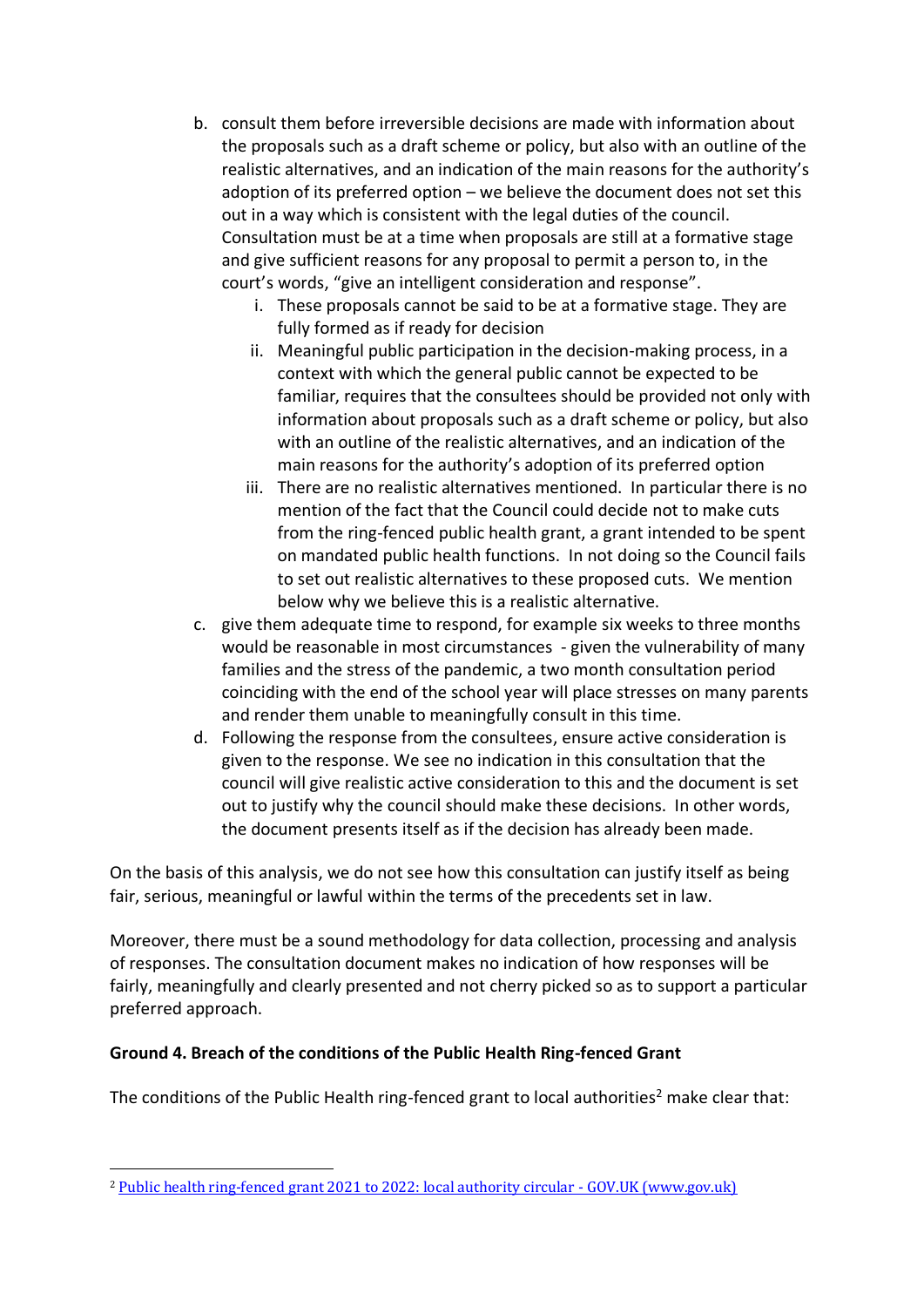- 1. the grant must be used only for meeting eligible expenditure incurred or to be incurred by local authorities for the purposes of their public health functions as specified in section 73B(2) of the National Health Service Act 2006 ("the 2006 Act").
- 2. Those functions are specified as public health mandated functions which include the delivery of the Healthy Child Programme and
- 3. "if payments are made out of the fund towards expenditure on other functions of a local authority or the functions of an NHS body, other public body, or a private sector or civil society organisation, the authority must be of opinion that those functions have a significant effect on public health or have a significant effect on, or in connection with, the exercise of the functions described in paragraph 3"
- 4. In particular:
	- a. "the authority must be satisfied that, having regard to the contribution from the public health grant, the total expenditure to be met from the fund and the public health benefit to be derived from the use of the fund, the arrangements provide value for money"
	- b. AND A local authority must, in using the grant have regard to the need to reduce inequalities between the people in its area with respect to the benefits that they can obtain from that part of the health service provided in exercise of the functions referred to in paragraph 3

The public health grant is only paid to local authorities to support eligible expenditure. Grant carried over to the following year is governed by the grant conditions.

In reality, the effect of the proposals in the consultation document are that public health funding which is ring-fenced for the purposes outlined clearly in the conditions of grant will be used to offset part of the County Council's budget deficit. In other words, they will be used for purposes other than those mandated as conditions of the grant.

In particular, on pages 4/5, whilst we fully understand the challenges faced by Hampshire County Council in 'Balancing the budget', there is no reference to what wider actions, if any, have been taken to reduce overall spending across the Council; and why the Public Health Grant should be used for non ring-fenced purposes in a way which undermines the authority's delivery of its mandated public health functions.

In order for this to be a transparent and lawful consultation process this detail should be made publicly available/linked to enable informed understanding and responses. This consultation document does not make it clear where, indeed, these funds are being spent and how the total sum is being directed towards these functions

We believe this will be a misuse of the funding and that it will be impossible for the authority to divert this money and adhere to its duty to demonstrate the diversion of this funding will have fair regard to the need to reduce inequalities or deliver mandated public health functions because those functions will be the functions which suffer most.

We therefore do not understand how the authority can proceed to take this decision and remain within the terms of the grant. The effect of this is fourfold: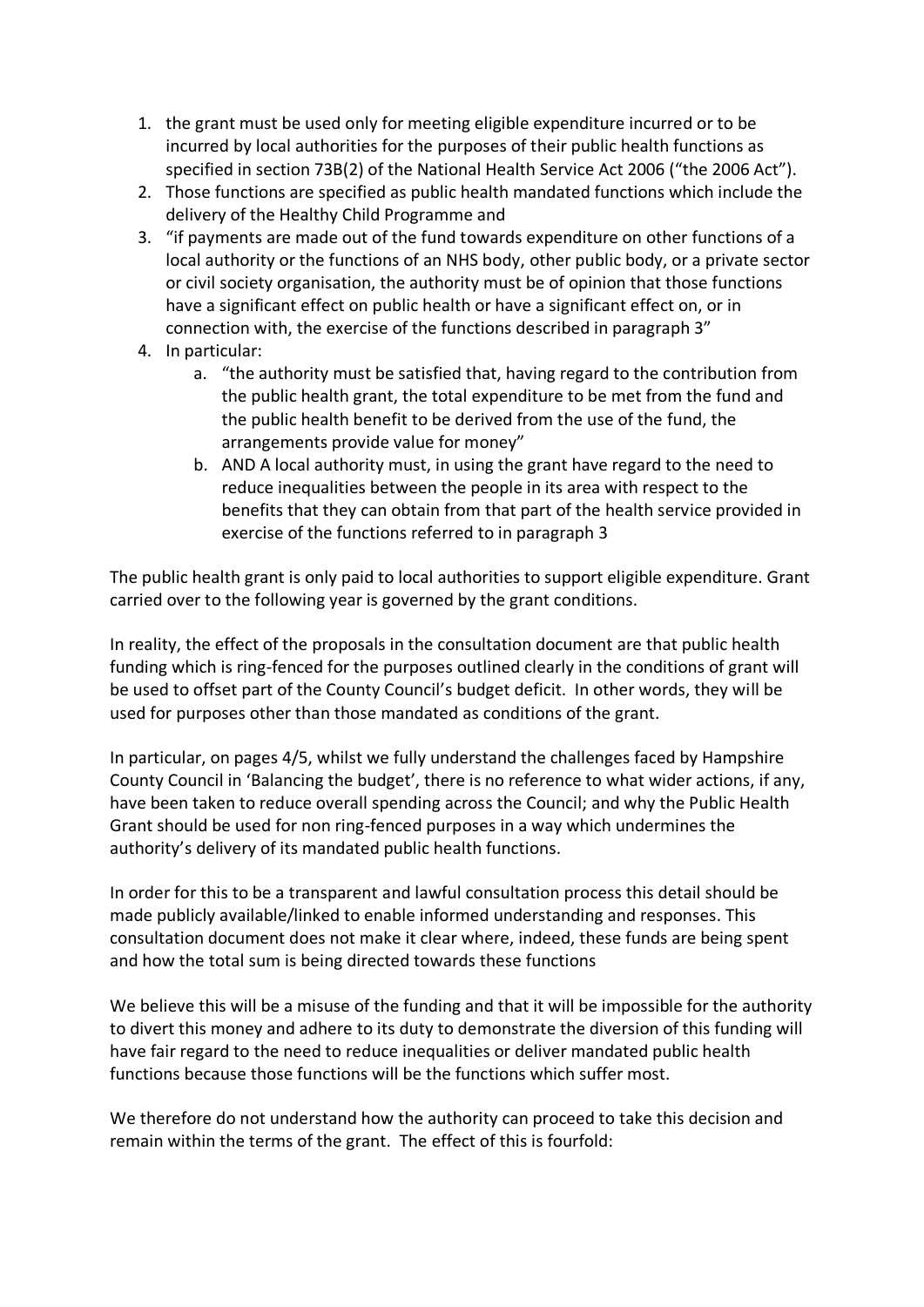- 1. We believe the authority may potentially put itself in a position where it is in breach of the conditions of grant and therefore ultra vires
- 2. We believe the determination to use monies for purposes other than those the monies are explicitly allocated for undermines the authority's ability to meet the expectation set out in the precedent above that it has fairly set out any realistic alternatives to the cuts.
	- a. A realistic alternative is to adhere to the conditions of the ring fenced grant and spend it on those functions intended by the secretary of state, not divert monies to functions which cannot show the same public health benefit or impact on inequalities
	- b. This therefore undermines the fairness, thoroughness and reasonableness of consultation and renders it unfair, unreasonable and unlawful.
- 3. We do not see how the Chief Executive or Section 151 Officer can, should the diversion of funds take place, certify as requires by Para 16 of the conditions of grant that "to the best of their knowledge, the amounts shown on the Statement relate to eligible expenditure on public health and that the grant has been used for the purposes intended, as set out in this Determination."
- 4. This amounts to a breach of the conditions of grant as set out in Para 28 which provides *inter alia* that:
	- a. "If an authority fails to comply with any of these conditions, or any overpayment is made under this grant, or any amount is paid in error, or if an authority's Chief Executive or S151 Officer and Director of Public Health are unable to provide reasonable assurance that the RO form, in all material respects, fairly presents the eligible expenditure, in the relevant period, in accordance with the definitions and conditions in this Determination, or any information provided is incorrect, the Secretary of State may reduce, suspend or withhold grant payments or require the repayment of the whole or any part of the grant monies paid, as may be determined by the Secretary of State and notified in writing to the authority. Such sum as has been notified will immediately become repayable to the Secretary of State who may set off the sum against any future amount due to the authority from central government."

In other words, the authority risks breaching the conditions of grant and Secretary of State's recovery in a zero sum game which harms the health of its residents and fundamentally undermines its public health duties as set out in the Health and Social Care Act 2012.

We feel the need to draw to the attention of Public Health England, who act as Accountable Agency for the use of the ring-fenced grant, these potential misuses of public health funds. We have also taken the decision to draw to the attention of your external auditors their duty as set out in paragraph 23 of the grant conditions to reach "a conclusion on an authority's overall arrangements for securing economy, efficiency and effectiveness in the use of resources. The use of, and accounting for, the public health grant and the arrangements for securing economy, efficiency and effectiveness in doing so fall within the scope of the work that appointed auditors may plan to carry out, having regard to the risk of material error in the authority's accounts and significance."